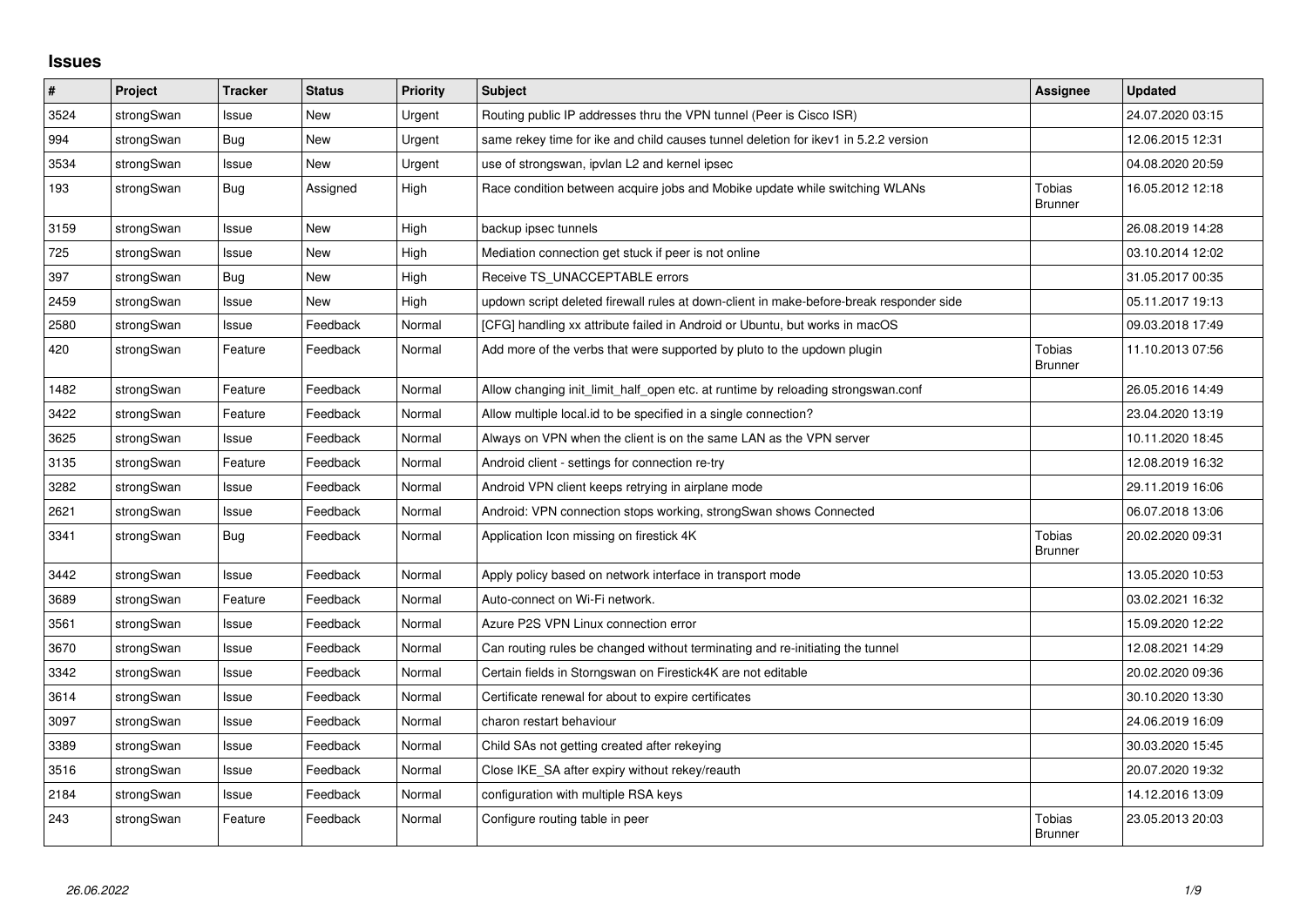| $\pmb{\#}$ | Project    | <b>Tracker</b> | <b>Status</b> | <b>Priority</b> | <b>Subject</b>                                                                                   | <b>Assignee</b>          | <b>Updated</b>   |
|------------|------------|----------------|---------------|-----------------|--------------------------------------------------------------------------------------------------|--------------------------|------------------|
| 3668       | strongSwan | Issue          | Feedback      | Normal          | Configuring the strongSwan Helm chart on openshift                                               | Tobias<br><b>Brunner</b> | 07.01.2021 16:33 |
| 3628       | strongSwan | Issue          | Feedback      | Normal          | Constant `retransmit` while establishing CHILD_SA                                                |                          | 16.11.2020 10:14 |
| 3558       | strongSwan | Issue          | Feedback      | Normal          | deleting half open IKE_SA with x.x.x.x after timeout with iOS device                             |                          | 05.09.2020 21:23 |
| 3603       | strongSwan | Issue          | Feedback      | Normal          | dns issue in config mode                                                                         |                          | 20.10.2020 11:50 |
| 2870       | strongSwan | Issue          | Feedback      | Normal          | DNS resolution outside of tunnel if DNS server is in remote TS                                   |                          | 22.01.2019 11:06 |
| 2729       | strongSwan | Feature        | Feedback      | Normal          | Does Swanctl provide the same option as Ipsec with the rightID using a %?                        |                          | 20.09.2018 17:37 |
| 2560       | strongSwan | Issue          | Feedback      | Normal          | Duplicate CA cert requests sent                                                                  |                          | 28.02.2018 10:54 |
| 3104       | strongSwan | Feature        | Feedback      | Normal          | EAP-RADIUS: binding address feature for routers with multiple interfaces connected to LAN.       |                          | 17.06.2021 02:26 |
| 3604       | strongSwan | Issue          | Feedback      | Normal          | Email Notification on down status                                                                |                          | 21.10.2020 10:54 |
| 3580       | strongSwan | Issue          | Feedback      | Normal          | encapsulation and packets not routing into tunnel problems                                       |                          | 02.10.2020 10:03 |
| 1506       | strongSwan | Feature        | Feedback      | Normal          | Enhance DoS protection to deny users that failed Authentication                                  |                          | 17.06.2016 14:31 |
| 3672       | strongSwan | Issue          | Feedback      | Normal          | ESP connection over IPv6                                                                         |                          | 14.01.2021 17:04 |
| 1559       | strongSwan | Feature        | Feedback      | Normal          | Expose received XAUTH/EAP username/password prompts via VICI, send secrets via VICI on<br>prompt |                          | 09.05.2017 16:28 |
| 3669       | strongSwan | Issue          | Feedback      | Normal          | Failed connection to IKE_SA (Checkpoint Server)                                                  |                          | 08.01.2021 17:58 |
| 3692       | strongSwan | Issue          | Feedback      | Normal          | Failing IPsec Phase 2 connection between Centos 7 VPS and Cisco ASA5540                          |                          | 04.02.2021 16:29 |
| 1008       | strongSwan | Feature        | Feedback      | Normal          | FARP for IPv6                                                                                    |                          | 14.12.2015 20:59 |
| 3610       | strongSwan | Issue          | Feedback      | Normal          | farp plugin conflicts with DHCP service                                                          |                          | 26.10.2020 18:06 |
| 3565       | strongSwan | Issue          | Feedback      | Normal          | Filtering out logs or plugin in to do so                                                         |                          | 16.09.2020 11:45 |
| 2814       | strongSwan | Feature        | Feedback      | Normal          | Force Keepalive Packets if There is no NAT                                                       |                          | 29.10.2018 15:47 |
| 3151       | strongSwan | Issue          | Feedback      | Normal          | Forecast stops forwarding multicast                                                              |                          | 26.08.2019 14:06 |
| 3304       | strongSwan | Issue          | Feedback      | Normal          | Found unsupported critical X.509 extension: X509v3 Name Constraints                              |                          | 13.01.2020 14:50 |
| 1082       | strongSwan | Feature        | Feedback      | Normal          | Framed-Route to set leftsubnet                                                                   |                          | 07.10.2016 10:02 |
| 3498       | strongSwan | Issue          | Feedback      | Normal          | FreeBSD + dhcp+farp plugin                                                                       |                          | 22.01.2021 10:44 |
| 3617       | strongSwan | Issue          | Feedback      | Normal          | full-offload swanctl.conf                                                                        |                          | 03.11.2020 17:24 |
| 1079       | strongSwan | Feature        | Feedback      | Normal          | Future Plans for firwall configuration equivalent under FreeBSD                                  |                          | 21.08.2015 15:58 |
| 2319       | strongSwan | Issue          | Feedback      | Normal          | gives up trying to bring up connection after DNS SERVFAIL                                        |                          | 08.05.2017 15:41 |
| 3685       | strongSwan | Issue          | Feedback      | Normal          | giving up after 5 retransmits                                                                    |                          | 03.02.2021 16:59 |
| 2077       | strongSwan | Issue          | Feedback      | Normal          | Grace period before reassigning offline IP lease                                                 |                          | 06.10.2017 10:44 |
| 3650       | strongSwan | Issue          | Feedback      | Normal          | HA behaves very strange                                                                          |                          | 04.12.2020 08:53 |
| 2972       | strongSwan | Feature        | Feedback      | Normal          | how to add X509v3 Key Usage: Key Encipherment                                                    |                          | 13.03.2019 13:59 |
| 3642       | strongSwan | Issue          | Feedback      | Normal          | How to distinguish encapsulated packets from different interfaces                                |                          | 30.11.2020 09:38 |
| 2357       | strongSwan | Issue          | Feedback      | Normal          | How to initiate IPsec SA Transport Mode without IKE?                                             |                          | 18.01.2021 18:36 |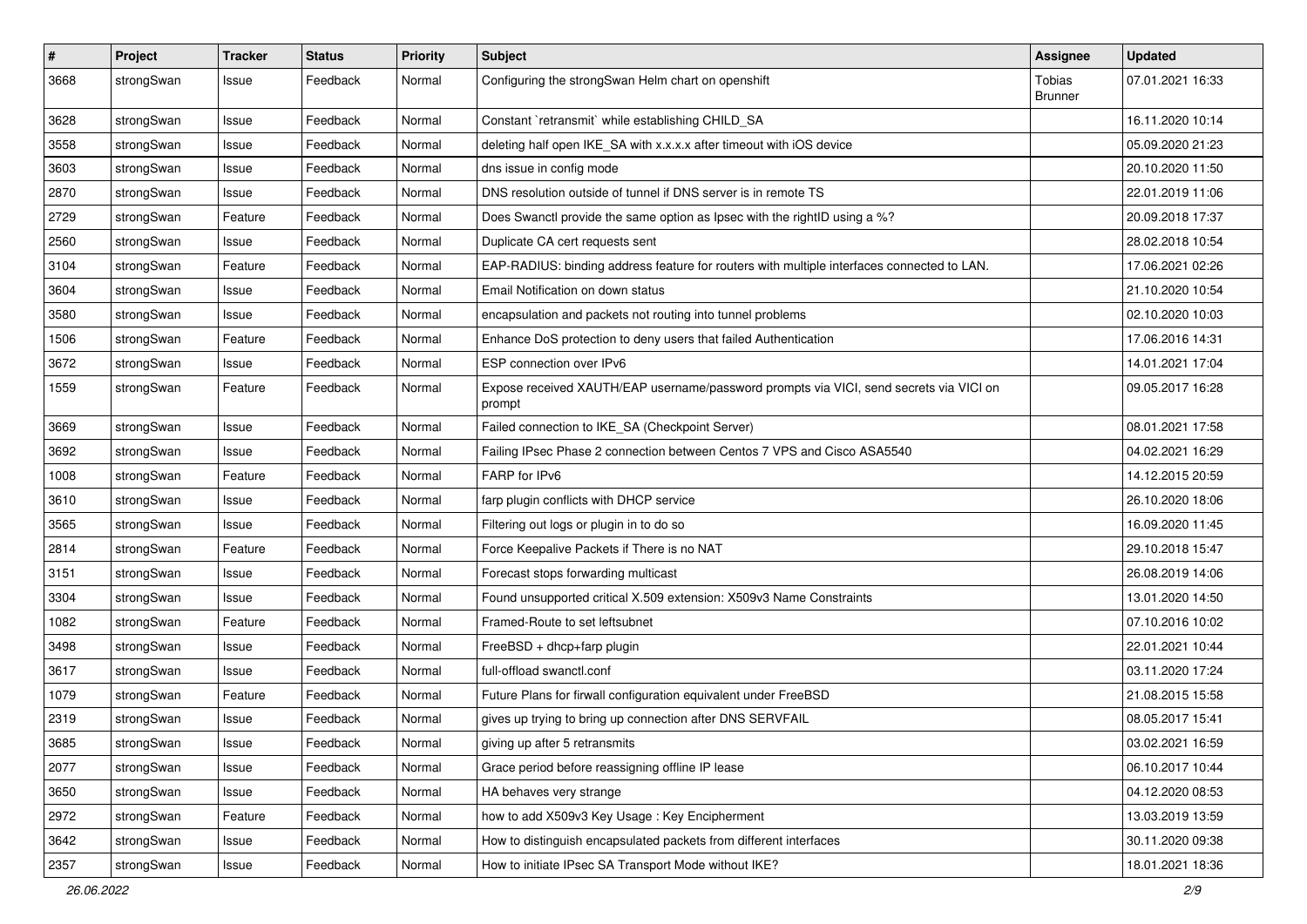| #    | Project    | <b>Tracker</b> | <b>Status</b> | <b>Priority</b> | <b>Subject</b>                                                                                                                      | <b>Assignee</b>          | <b>Updated</b>   |
|------|------------|----------------|---------------|-----------------|-------------------------------------------------------------------------------------------------------------------------------------|--------------------------|------------------|
| 1383 | strongSwan | Issue          | Feedback      | Normal          | How to limit the amount of the installed Child SAs                                                                                  |                          | 08.04.2016 11:20 |
| 3594 | strongSwan | Issue          | Feedback      | Normal          | How to see the traffic at ESP in UDP SPIs and forwarding rule                                                                       | Tobias<br>Brunner        | 15.10.2020 13:57 |
| 3680 | strongSwan | Issue          | Feedback      | Normal          | How to unload a paritcular certificate from strongswan.                                                                             | Tobias<br><b>Brunner</b> | 27.01.2021 09:28 |
| 3678 | strongSwan | Issue          | Feedback      | Normal          | IKE authentication credentials are unacceptable - Ubuntu Server - Windows 10 client                                                 |                          | 19.01.2021 18:29 |
| 3573 | strongSwan | Issue          | Feedback      | Normal          | ike2 and transit traffic                                                                                                            |                          | 05.10.2020 10:55 |
| 1422 | strongSwan | Issue          | Feedback      | Normal          | IKEv1: IKE_SA reauth vs. CHILD_SA rekey race prevents IKE_SA reauthentication in time                                               |                          | 20.04.2016 15:06 |
| 3683 | strongSwan | Issue          | Feedback      | Normal          | IKEV2 connection fail to rekey process                                                                                              |                          | 28.01.2021 13:25 |
| 817  | strongSwan | Issue          | Feedback      | Normal          | <b>IKEv2 IPv6 Router Advertisement</b>                                                                                              |                          | 27.03.2020 17:14 |
| 3403 | strongSwan | Issue          | Feedback      | Normal          | IKEv2 natd false detection                                                                                                          |                          | 09.04.2020 14:19 |
| 3673 | strongSwan | Issue          | Feedback      | Normal          | IKEv2/IPSec MSCHAPv2 fails on Android 11 (API 30).                                                                                  | Tobias<br><b>Brunner</b> | 17.01.2021 07:25 |
| 3652 | strongSwan | Issue          | Feedback      | Normal          | In strongswan ipsec.conf, how to set the "ike" parameters so that it can support all hash Algorithm<br>and DH group server support? |                          | 08.12.2020 12:35 |
| 3377 | strongSwan | Issue          | Feedback      | Normal          | Interface ID not configured during HA synchronization                                                                               |                          | 18.03.2020 10:15 |
| 2185 | strongSwan | Feature        | Feedback      | Normal          | INTERNAL_IP4_SUBNET Attribute Support in Android Client                                                                             |                          | 10.12.2016 01:14 |
| 3552 | strongSwan | Issue          | Feedback      | Normal          | Internet disconnects after once VPN is established                                                                                  |                          | 30.08.2020 05:35 |
| 2394 | strongSwan | Issue          | Feedback      | Normal          | IP is not assigned after re-authentication                                                                                          |                          | 04.08.2017 19:03 |
| 3597 | strongSwan | Issue          | Feedback      | Normal          | IPSec Client on CentOS 8 - Can't connect using ShrewSoft VPN config file                                                            |                          | 21.10.2020 16:38 |
| 3578 | strongSwan | Issue          | Feedback      | Normal          | ipsec connection to FortiClient VPN                                                                                                 |                          | 28.09.2020 15:08 |
| 3629 | strongSwan | Issue          | Feedback      | Normal          | IPSec enc only on specific dport/proto                                                                                              |                          | 16.11.2020 10:04 |
| 3291 | strongSwan | Issue          | Feedback      | Normal          | IPSec IKEv2 Client to VPN service 2                                                                                                 | Tobias<br><b>Brunner</b> | 16.08.2020 12:58 |
| 3537 | strongSwan | Issue          | Feedback      | Normal          | IPv6 Packets are not transferred from server to client through IPSec using RPC protocol                                             |                          | 01.09.2020 12:50 |
| 2400 | strongSwan | Issue          | Feedback      | Normal          | Is DPD supposed to detect dead tunnel, or dead IKE instance                                                                         |                          | 11.01.2019 22:53 |
| 3647 | strongSwan | Issue          | Feedback      | Normal          | Is it possible to receive INTERNAL_IP4_SUBNET attributes in updown scripts                                                          |                          | 02.12.2020 17:06 |
| 3682 | strongSwan | Issue          | Feedback      | Normal          | Is there a way to mark special case traffic bypass the traffic selectors?                                                           |                          | 03.02.2021 16:44 |
| 3653 | strongSwan | Feature        | Feedback      | Normal          | Is there any possibility to pass any non-standard parameters for tunnels (ike or child sa) for use by<br>custom plugin?             |                          | 08.12.2020 11:03 |
| 3499 | strongSwan | Issue          | Feedback      | Normal          | ISAKMP Signature hash algorithm / EAP-TLS Authentification                                                                          |                          | 30.06.2020 10:40 |
| 3620 | strongSwan | Issue          | Feedback      | Normal          | L2TP/IPSEC ipsec.conf setting                                                                                                       | Tobias<br><b>Brunner</b> | 12.11.2020 10:14 |
| 2495 | strongSwan | Feature        | Feedback      | Normal          | LibreSSL Plugin                                                                                                                     |                          | 13.12.2017 09:29 |
| 3254 | strongSwan | Issue          | Feedback      | Normal          | Log level in android level                                                                                                          |                          | 08.11.2019 08:36 |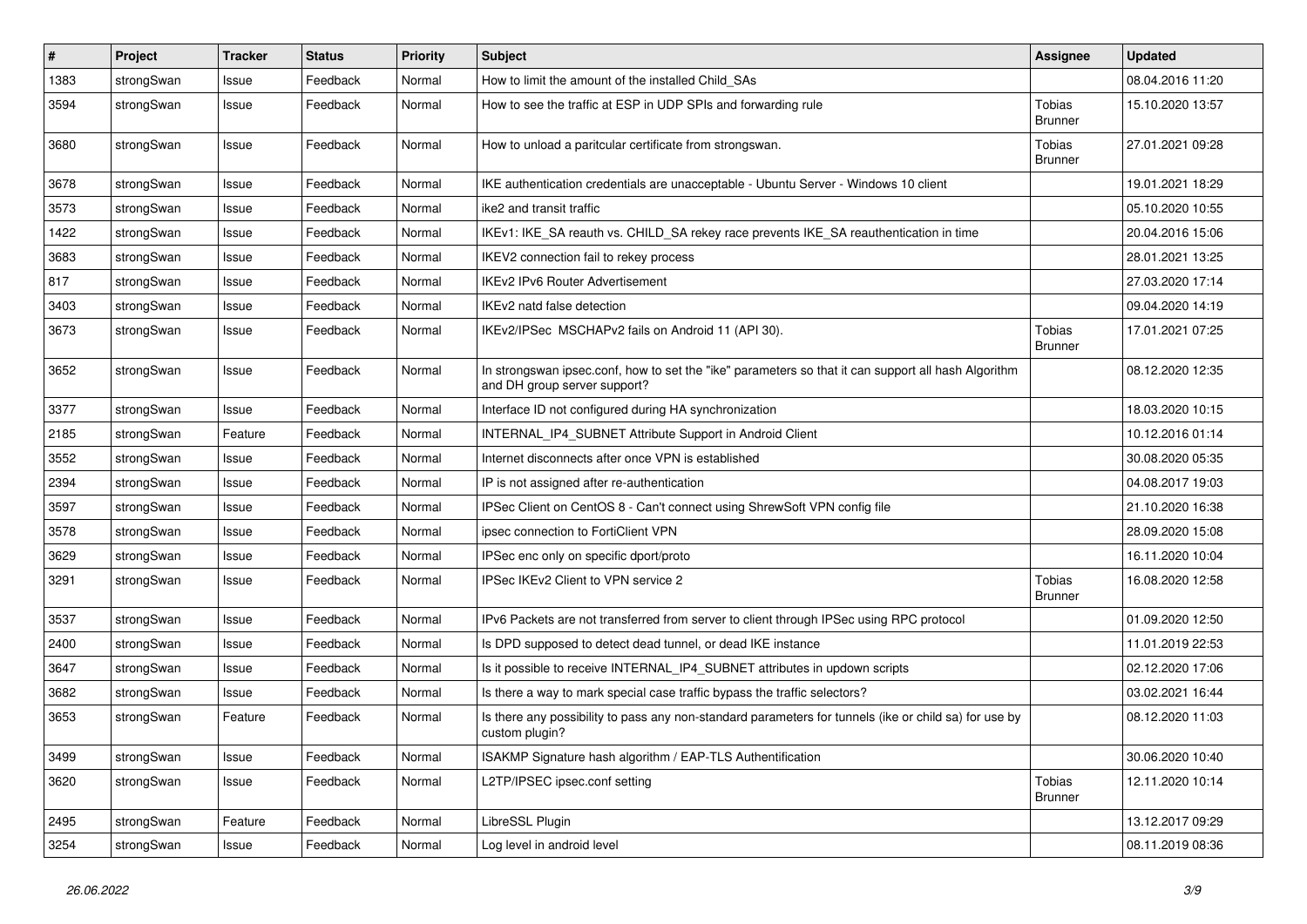| $\vert$ # | Project    | <b>Tracker</b> | <b>Status</b> | <b>Priority</b> | <b>Subject</b>                                                                                          | <b>Assignee</b>                 | <b>Updated</b>   |
|-----------|------------|----------------|---------------|-----------------|---------------------------------------------------------------------------------------------------------|---------------------------------|------------------|
| 3392      | strongSwan | Issue          | Feedback      | Normal          | mark=%unique and no Internet-connection with VPN                                                        |                                 | 31.07.2020 15:26 |
| 359       | strongSwan | Issue          | Feedback      | Normal          | <b>Mediation Server Connection</b>                                                                      | Tobias<br><b>Brunner</b>        | 16.07.2013 16:25 |
| 1157      | strongSwan | Issue          | Feedback      | Normal          | Message ID overflow RFC 5996 2.2                                                                        |                                 | 12.10.2015 13:52 |
| 2165      | strongSwan | Feature        | Feedback      | Normal          | missing LIBRESSL_VERSION_NUMBER support                                                                 |                                 | 03.11.2016 09:23 |
| 1456      | strongSwan | Issue          | Feedback      | Normal          | Missing Tunnel-Client-Endpoint & Tunnel-Server-Endpoint AVP in RADIUS Accounting Start/Stop<br>messages |                                 | 11.05.2016 11:54 |
| 552       | strongSwan | Issue          | Feedback      | Normal          | move pki tool to ipsecdir                                                                               | <b>Tobias</b><br><b>Brunner</b> | 14.04.2014 13:52 |
| 3663      | strongSwan | Issue          | Feedback      | Normal          | Multiple ways to end up with duplicate / redundant child SA entries                                     |                                 | 06.01.2021 16:15 |
| 482       | strongSwan | Issue          | Feedback      | Normal          | NAT-NAT connection                                                                                      | Tobias<br><b>Brunner</b>        | 09.10.2014 12:37 |
| 3593      | strongSwan | Issue          | Feedback      | Normal          | Need variable tracking make_before_break state into updown scripts                                      |                                 | 13.10.2020 09:59 |
| 542       | strongSwan | Issue          | Feedback      | Normal          | Nesting tunnels                                                                                         | Andreas<br>Steffen              | 07.03.2014 09:22 |
| 3596      | strongSwan | Issue          | Feedback      | Normal          | no issuer certificate found for                                                                         |                                 | 21.10.2020 03:27 |
| 302       | strongSwan | Bug            | Feedback      | Normal          | No matching outbound IPsec policy                                                                       | Tobias<br><b>Brunner</b>        | 01.03.2013 12:19 |
| 3566      | strongSwan | Issue          | Feedback      | Normal          | Number of simultaneous connections limited to 1000 in a cluster                                         |                                 | 18.09.2020 09:46 |
| 2816      | strongSwan | Issue          | Feedback      | Normal          | order of DNS entries is reversed in /etc/resolv.conf                                                    |                                 | 06.11.2018 10:41 |
| 3564      | strongSwan | Issue          | Feedback      | Normal          | Out of order packets are generated if strong swan is running on multiple cores                          |                                 | 16.09.2020 10:01 |
| 2307      | strongSwan | Feature        | Feedback      | Normal          | Permit installation of trap policy for CHILD_SA configurations with unset local_addrs                   |                                 | 26.04.2017 15:04 |
| 2678      | strongSwan | Issue          | Feedback      | Normal          | Phase 1 issue                                                                                           |                                 | 07.06.2018 20:06 |
| 2493      | strongSwan | Issue          | Feedback      | Normal          | Pkcs11 Plugin Returns w/Bogus Return Code                                                               | Jordan Hrycaj                   | 12.12.2017 15:58 |
| 104       | strongSwan | Feature        | Feedback      | Normal          | Postgresql Db Support                                                                                   |                                 | 04.09.2019 10:05 |
| 3609      | strongSwan | Issue          | Feedback      | Normal          | Potential DNS server IP address conflicts                                                               |                                 | 26.10.2020 11:12 |
| 3307      | strongSwan | Issue          | Feedback      | Normal          | Probable non compliance with RFC 7296 wrt traffic selector narrowing?                                   |                                 | 14.01.2020 16:19 |
| 3640      | strongSwan | Issue          | Feedback      | Normal          | Problem surfing via VPN form Android APK on a sepcific Mobile Operator                                  |                                 | 26.11.2020 11:43 |
| 1338      | strongSwan | Issue          | Feedback      | Normal          | problem with changing esp algorithm in strongswan                                                       |                                 | 10.03.2016 18:23 |
| 309       | strongSwan | Feature        | Feedback      | Normal          | Problem with Network Aliases for charon.interfaces ignore and charon.interfaces use                     | Tobias<br><b>Brunner</b>        | 21.03.2013 19:32 |
| 2494      | strongSwan | Issue          | Feedback      | Normal          | Problems With 64bit Slot IDs With Pkcs11 Plugin                                                         | Jordan Hrycaj                   | 12.12.2017 16:03 |
| 2966      | strongSwan | Issue          | Feedback      | Normal          | Problems with large amount of subnets in leftsubnet configuration                                       |                                 | 02.04.2019 10:35 |
| 2203      | strongSwan | Issue          | Feedback      | Normal          | Protecting symetric traffic using high availability in gateway to gateway setup (both active)           |                                 | 15.02.2017 14:20 |
| 3560      | strongSwan | Issue          | Feedback      | Normal          | PSK tunnel working - Cert fails with fragmention errors                                                 | <b>Tobias</b><br><b>Brunner</b> | 11.09.2020 14:15 |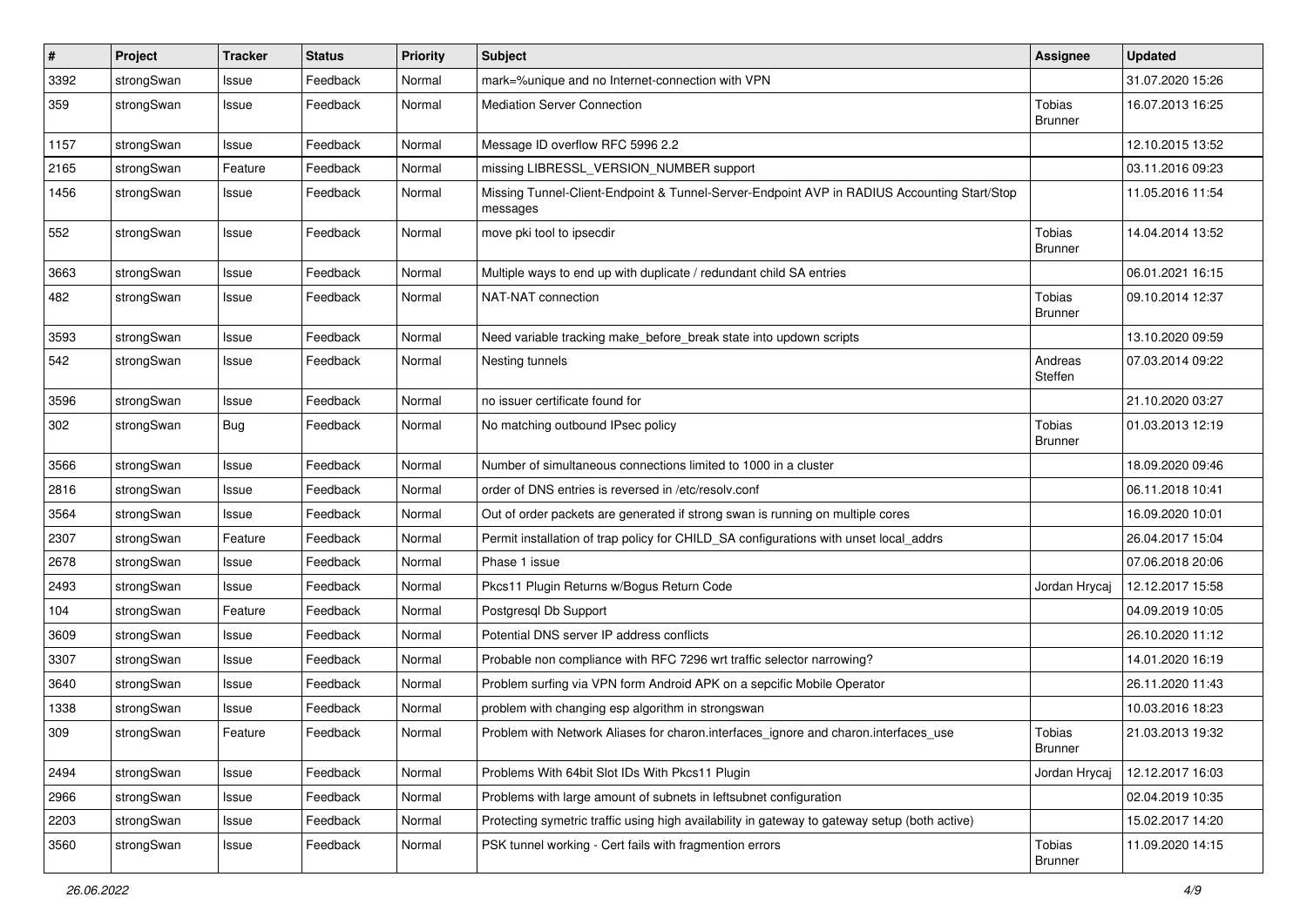| $\sharp$ | Project    | <b>Tracker</b> | <b>Status</b> | <b>Priority</b> | <b>Subject</b>                                                                                                                                          | <b>Assignee</b>                 | <b>Updated</b>   |
|----------|------------|----------------|---------------|-----------------|---------------------------------------------------------------------------------------------------------------------------------------------------------|---------------------------------|------------------|
| 2618     | strongSwan | Issue          | Feedback      | Normal          | Query regarding assignment of Tunnel IP                                                                                                                 |                                 | 09.04.2018 10:57 |
| 2202     | strongSwan | Feature        | Feedback      | Normal          | Radius NAS IP to be specified                                                                                                                           |                                 | 18.01.2017 17:58 |
| 960      | strongSwan | Feature        | Feedback      | Normal          | Raise ALERT PROPOSAL MISMATCH IKE in IKE V1                                                                                                             | Martin Willi                    | 30.08.2017 09:05 |
| 1000     | strongSwan | Feature        | Feedback      | Normal          | Raise ALERT TS MISMATCH in IKE V1                                                                                                                       |                                 | 09.09.2015 12:47 |
| 2835     | strongSwan | Issue          | Feedback      | Normal          | Rekeyed SA can't be deleted in standby node                                                                                                             |                                 | 19.12.2018 02:52 |
| 2110     | strongSwan | Issue          | Feedback      | Normal          | Remote Identity (IDr) in IKE AUTH Response is sent as hex-encoded binary value instead of text<br>when setting leftid to type KEY_ID (leftid=@#xxxxxxx) |                                 | 13.09.2016 21:42 |
| 2793     | strongSwan | Feature        | Feedback      | Normal          | Remote identity with certificate                                                                                                                        |                                 | 15.10.2018 10:20 |
| 2964     | strongSwan | Issue          | Feedback      | Normal          | Route to IKE Gateway Fails to Update Under Particular Configuration                                                                                     |                                 | 13.03.2019 10:38 |
| 3496     | strongSwan | Issue          | Feedback      | Normal          | Route-based VPN - transport mode                                                                                                                        |                                 | 11.02.2021 09:55 |
| 3490     | strongSwan | Issue          | Feedback      | Normal          | Selecting incorrect auth mode for IKEv1                                                                                                                 |                                 | 21.07.2020 21:26 |
| 3584     | strongSwan | Issue          | Feedback      | Normal          | Separate ipsec.conf file per conn and separate ipsec.secrets file per conn                                                                              | Tobias<br><b>Brunner</b>        | 30.09.2020 17:06 |
| 2750     | strongSwan | Issue          | Feedback      | Normal          | setting WFP SA SPI failed: 0x80320035                                                                                                                   |                                 | 27.05.2019 11:59 |
| 3154     | strongSwan | Issue          | Feedback      | Normal          | signature validation failed only with sha2                                                                                                              |                                 | 20.08.2019 11:51 |
| 3686     | strongSwan | Issue          | Feedback      | Normal          | Site to clients IPsec and private IP                                                                                                                    |                                 | 04.02.2021 11:11 |
| 3607     | strongSwan | Issue          | Feedback      | Normal          | statusall option reports transport established two or three times per IP at start-up                                                                    |                                 | 27.10.2020 16:48 |
| 1068     | strongSwan | <b>Bug</b>     | Feedback      | Normal          | strongswan 5.3.2 and IKEv1 in transport mode causes NO_PROPOSAL_CHOSEN error                                                                            |                                 | 26.01.2018 13:30 |
| 3643     | strongSwan | Issue          | Feedback      | Normal          | Strongswan and FRR NHRP                                                                                                                                 |                                 | 01.12.2020 10:55 |
| 462      | strongSwan | Issue          | Feedback      | Normal          | strongswan android app can not use on android 4.4 OS                                                                                                    | Tobias<br><b>Brunner</b>        | 06.01.2014 13:07 |
| 3162     | strongSwan | Feature        | Feedback      | Normal          | Strongswan Android support for default DNS suffixes (UNITY_DEF_DOMAIN flag)                                                                             |                                 | 29.08.2019 10:29 |
| 456      | strongSwan | Bug            | Feedback      | Normal          | StrongSwan client for OS X crashes                                                                                                                      | Martin Willi                    | 21.03.2014 12:16 |
| 3577     | strongSwan | Issue          | Feedback      | Normal          | StrongSwan Connection adding and deleting over network.                                                                                                 |                                 | 28.09.2020 15:13 |
| 1253     | strongSwan | Feature        | Feedback      | Normal          | Strongswan doesn't support CA bundles                                                                                                                   |                                 | 19.01.2016 11:23 |
| 3687     | strongSwan | Issue          | Feedback      | Normal          | Strongswan ipsec do not forward package to host                                                                                                         |                                 | 02.02.2021 14:40 |
| 3576     | strongSwan | Issue          | Feedback      | Normal          | strongswan on openwrt virtual ip inside ipsec tunnel                                                                                                    |                                 | 25.09.2020 17:01 |
| 2726     | strongSwan | Issue          | Feedback      | Normal          | Strongswan selects wrong source IP                                                                                                                      |                                 | 23.08.2018 13:38 |
| 3122     | strongSwan | Issue          | Feedback      | Normal          | Strongswan software iterupts                                                                                                                            |                                 | 18.07.2019 02:27 |
| 162      | strongSwan | Feature        | Feedback      | Normal          | Submit ClusterIP patches mainline                                                                                                                       |                                 | 14.12.2015 20:43 |
| 2160     | strongSwan | Issue          | Feedback      | Normal          | support for opportunistic encryption                                                                                                                    |                                 | 06.05.2020 10:32 |
| 268      | strongSwan | Feature        | Feedback      | Normal          | support for ssh keypairs in strongswan network-manager plugin                                                                                           | <b>Tobias</b><br><b>Brunner</b> | 19.02.2014 15:13 |
| 2095     | strongSwan | Feature        | Feedback      | Normal          | Support liveness check in Strongswan                                                                                                                    |                                 | 31.05.2017 00:56 |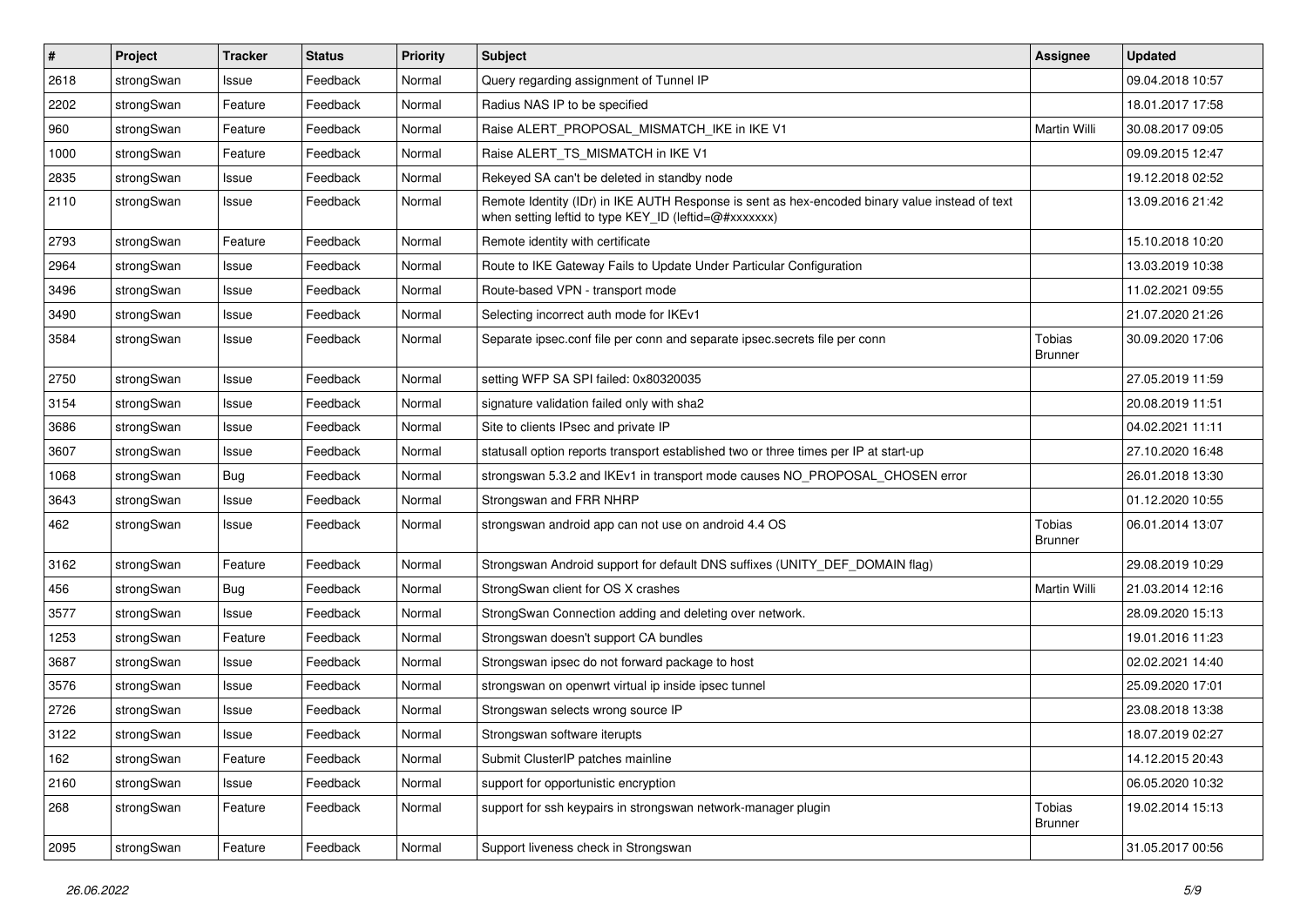| $\vert$ # | Project    | <b>Tracker</b> | <b>Status</b> | <b>Priority</b> | <b>Subject</b>                                                                                              | <b>Assignee</b>                 | <b>Updated</b>   |
|-----------|------------|----------------|---------------|-----------------|-------------------------------------------------------------------------------------------------------------|---------------------------------|------------------|
| 3500      | strongSwan | Issue          | Feedback      | Normal          | swanctl --list-cert not listing all certs                                                                   |                                 | 29.06.2020 15:25 |
| 3598      | strongSwan | Issue          | Feedback      | Normal          | swanctl on Windows: Support aborting execution                                                              |                                 | 19.10.2020 15:01 |
| 3630      | strongSwan | Issue          | Feedback      | Normal          | The certificate is loaded but not used.                                                                     |                                 | 18.11.2020 10:29 |
| 3654      | strongSwan | Issue          | Feedback      | Normal          | The L2tp/ipsec tunnel interface will not be delete when the connect abnormal interrupt.                     |                                 | 08.12.2020 12:24 |
| 1276      | strongSwan | Issue          | Feedback      | Normal          | Threading: ext-auth hook blocks any other connection attempt                                                |                                 | 27.01.2016 12:28 |
| 693       | strongSwan | Feature        | Feedback      | Normal          | Time policy for roadwarrior                                                                                 | <b>Tobias</b><br><b>Brunner</b> | 02.09.2014 11:06 |
| 404       | strongSwan | Issue          | Feedback      | Normal          | TNC: Update HowTos and implement some compilation flag checking                                             | Andreas<br>Steffen              | 10.09.2013 13:58 |
| 3636      | strongSwan | Issue          | Feedback      | Normal          | Tor behind VPN                                                                                              | Tobias<br><b>Brunner</b>        | 23.11.2020 14:09 |
| 3268      | strongSwan | Issue          | Feedback      | Normal          | Traffic disruption -- policy-based VPN to AWS VPN service                                                   |                                 | 15.11.2019 16:53 |
| 2446      | strongSwan | Issue          | Feedback      | Normal          | Traffic loss during IKE reauth despite make-before-break enabled                                            |                                 | 27.11.2017 17:12 |
| 2958      | strongSwan | Issue          | Feedback      | Normal          | Trap policies with unspecified remote IP covering multiple specific ports constantly produce new<br>IKE_SAs |                                 | 11.03.2019 15:03 |
| 3575      | strongSwan | Issue          | Feedback      | Normal          | Tunnel of IPv6 Over IPv4 not accespting Jumbo Packets                                                       |                                 | 23.09.2020 16:44 |
| 3592      | strongSwan | Issue          | Feedback      | Normal          | Tunnel reported as established but log show "found encrypted payload, but no transform set"                 |                                 | 20.10.2020 10:37 |
| 2668      | strongSwan | Feature        | Feedback      | Normal          | UE shall include the DEVICE IDENTITY Notify payload                                                         |                                 | 22.05.2018 13:48 |
| 352       | strongSwan | Issue          | Feedback      | Normal          | unable to allocate SPIs from kernel when running 32 bit binaries on 64 bit Linux                            |                                 | 17.04.2018 14:59 |
| 2273      | strongSwan | <b>Bug</b>     | Feedback      | Normal          | Unable to install strongswan client helper on OSX El Capitan                                                |                                 | 10.03.2017 15:34 |
| 3611      | strongSwan | Issue          | Feedback      | Normal          | Unable to Send Traffic Using NAT on EC2 Instance                                                            |                                 | 27.10.2020 16:35 |
| 3662      | strongSwan | Issue          | Feedback      | Normal          | unamed session                                                                                              |                                 | 04.01.2021 11:32 |
| 3366      | strongSwan | Issue          | Feedback      | Normal          | Uninstall "any" trap policy if start_action=trap with virtual IPs is used                                   |                                 | 13.03.2020 14:57 |
| 3618      | strongSwan | Issue          | Feedback      | Normal          | Use side-band to configure strongswan's                                                                     |                                 | 09.11.2020 10:38 |
| 3606      | strongSwan | Issue          | Feedback      | Normal          | Using ipsec tunnel from "foreign" subnet                                                                    | Noel Kuntze                     | 26.10.2020 12:23 |
| 1334      | strongSwan | Issue          | Feedback      | Normal          | Version 5.3.5, duplicated tunnel aftr IKE_SA rekeyed                                                        |                                 | 10.03.2016 11:06 |
| 3285      | strongSwan | Bug            | Feedback      | Normal          | Virtual IPs on FreeBSD cannot set IPv6 addresses                                                            |                                 | 02.11.2021 11:04 |
| 3568      | strongSwan | Issue          | Feedback      | Normal          | vpn connection is unstable                                                                                  |                                 | 23.09.2020 16:28 |
| 2411      | strongSwan | Issue          | Feedback      | Normal          | VPN server name resolution is done via overlay DNS server upon IKE disconnect                               |                                 | 22.08.2017 10:42 |
| 3588      | strongSwan | Issue          | Feedback      | Normal          | VPN setup over 4G                                                                                           |                                 | 08.10.2020 14:13 |
| 3536      | strongSwan | Issue          | Feedback      | Normal          | When Create multiple tunnels restart ipsec service will establish fail.                                     |                                 | 03.09.2020 13:58 |
| 3665      | strongSwan | Issue          | Feedback      | Normal          | When there is data flow, the VPN tunnel will not automatically connect                                      | Tobias<br><b>Brunner</b>        | 05.01.2021 16:26 |
| 3400      | strongSwan | Issue          | Feedback      | Normal          | Windows 10 IKEv2 rekeying fails                                                                             |                                 | 16.04.2020 17:08 |
| 3072      | strongSwan | Issue          | Feedback      | Normal          | Windows 10: setting WFP SA SPI fails with error 0x80320014                                                  |                                 | 29.05.2019 14:34 |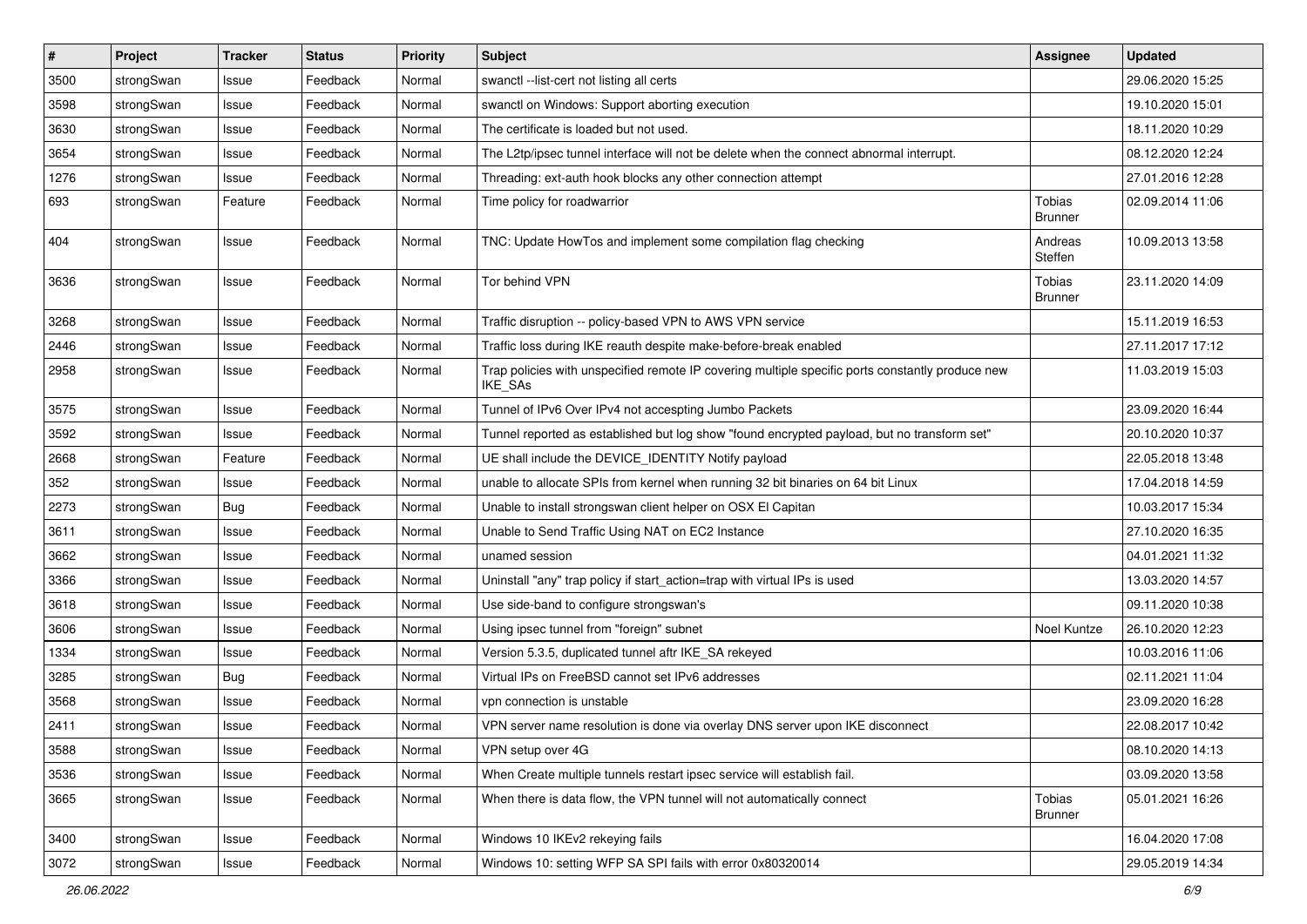| $\sharp$ | Project    | <b>Tracker</b> | <b>Status</b> | <b>Priority</b> | <b>Subject</b>                                                                                               | <b>Assignee</b>          | <b>Updated</b>   |
|----------|------------|----------------|---------------|-----------------|--------------------------------------------------------------------------------------------------------------|--------------------------|------------------|
| 3671     | strongSwan | Issue          | Feedback      | Normal          | Windows client failed with 13843 against Strongswan via SQL backend                                          |                          | 13.01.2021 14:43 |
| 3616     | strongSwan | Issue          | Feedback      | Normal          | With Strongswan 5.7.2, unique=never not allowing multiple clients to establish tunnels with same<br>identity |                          | 05.11.2020 12:32 |
| 129      | strongSwan | Feature        | Assigned      | Normal          | Relations between ike/child/peer_cfg                                                                         | Martin Willi             | 06.02.2012 10:50 |
| 173      | strongSwan | Feature        | Assigned      | Normal          | Support for IP address ranges in traffic selectors                                                           | Tobias<br><b>Brunner</b> | 14.06.2012 11:31 |
| 2189     | strongSwan | Feature        | Assigned      | Normal          | Support RFC 8229: TCP Encapsulation of IKE and IPsec Packets                                                 | Tobias<br><b>Brunner</b> | 05.06.2020 19:48 |
| 3441     | strongSwan | Feature        | <b>New</b>    | Normal          | [Android] Lock modification of VPN configurations on work devices                                            |                          | 11.05.2020 10:00 |
| 1081     | strongSwan | Feature        | <b>New</b>    | Normal          | Active/standby VPN Gateway Failover                                                                          |                          | 21.08.2015 22:01 |
| 1207     | strongSwan | Feature        | New           | Normal          | Add more than 2 hosts support to HA plugin and make it configurable                                          |                          | 08.12.2015 05:05 |
| 1265     | strongSwan | Feature        | New           | Normal          | An option to disable NAT-T                                                                                   |                          | 23.06.2021 19:41 |
| 3398     | strongSwan | Feature        | <b>New</b>    | Normal          | Android client - allow configuring eap_id with EAP-TLS                                                       |                          | 06.04.2020 23:19 |
| 2112     | strongSwan | Issue          | New           | Normal          | Broadcast packets are not relayed from Lan to Vpn clilent                                                    |                          | 14.09.2016 14:18 |
| 974      | strongSwan | Issue          | <b>New</b>    | Normal          | Charon crash on Mac OS with IPv6 Virtual IP                                                                  |                          | 26.08.2021 21:07 |
| 927      | strongSwan | Feature        | <b>New</b>    | Normal          | Charon: Implement route events and add an consumer in updown plugin                                          |                          | 11.04.2015 12:02 |
| 643      | strongSwan | Feature        | New           | Normal          | CNG/Bcrypt native Windows crypto plugin                                                                      |                          | 10.07.2014 15:12 |
| 777      | strongSwan | Issue          | <b>New</b>    | Normal          | column length in attributes table of strongswan database is too short                                        |                          | 25.11.2014 20:46 |
| 3545     | strongSwan | Issue          | New           | Normal          | Configuration model for multiple-VRF tunnel endpoints                                                        |                          | 18.08.2020 13:50 |
| 1057     | strongSwan | Feature        | New           | Normal          | conn switching based on eap identity                                                                         |                          | 24.03.2020 10:14 |
| 746      | strongSwan | Feature        | <b>New</b>    | Normal          | Different radius server(s) for accounting                                                                    |                          | 22.10.2014 12:23 |
| 312      | strongSwan | Feature        | New           | Normal          | Feature Request: Option to limit or disable sending of ADDITIONAL_*_ADDRESS list for MOBIKE<br>Responder     |                          | 13.03.2013 19:19 |
| 1251     | strongSwan | Feature        | New           | Normal          | FreeBSD HA                                                                                                   |                          | 11.01.2016 22:01 |
| 2178     | strongSwan | Issue          | New           | Normal          | ha and updown                                                                                                |                          | 01.12.2016 13:53 |
| 1289     | strongSwan | Issue          | <b>New</b>    | Normal          | HA plugin should sync last sent packet                                                                       |                          | 01.02.2016 13:59 |
| 697      | strongSwan | Issue          | <b>New</b>    | Normal          | HA: nodes fail to sync data because of UDP packet drops                                                      |                          | 09.09.2014 14:29 |
| 926      | strongSwan | Issue          | New           | Normal          | HA: resync errors when a node is joining a cluster                                                           |                          | 10.04.2015 15:05 |
| 2464     | strongSwan | Issue          | New           | Normal          | How to Loadbalance strongswan IPsec via NGINX?                                                               |                          | 12.11.2017 19:16 |
| 973      | strongSwan | Issue          | New           | Normal          | IKEv2 dpd + auto=route + tunnel downtime cause additional CHILD_SAs                                          |                          | 29.05.2015 17:40 |
| 2361     | strongSwan | Feature        | New           | Normal          | Import .sswan files from NetworkManager                                                                      |                          | 12.06.2017 15:25 |
| 2682     | strongSwan | Issue          | New           | Normal          | IMV/IMC (re)Attestation                                                                                      |                          | 07.06.2018 21:25 |
| 3075     | strongSwan | Feature        | New           | Normal          | <b>IPsec Labelling</b>                                                                                       |                          | 29.05.2019 17:09 |
| 87       | strongSwan | Feature        | New           | Normal          | IPsec Multicast Support                                                                                      |                          | 19.12.2014 14:20 |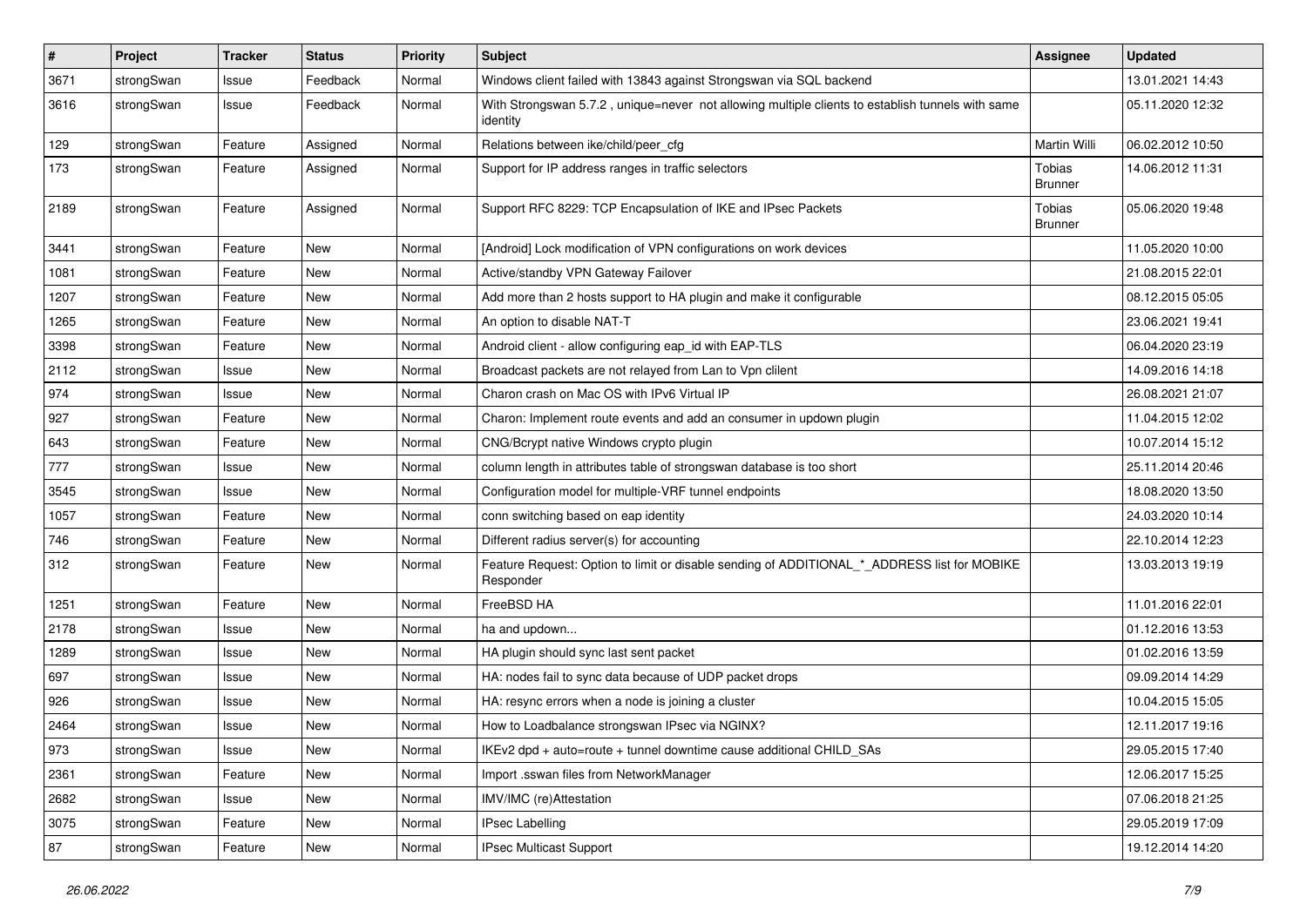| $\sharp$ | Project    | <b>Tracker</b> | <b>Status</b> | <b>Priority</b> | <b>Subject</b>                                                                                          | <b>Assignee</b>          | <b>Updated</b>   |
|----------|------------|----------------|---------------|-----------------|---------------------------------------------------------------------------------------------------------|--------------------------|------------------|
| 702      | strongSwan | Issue          | New           | Normal          | ipsec route mode, Strongswan as responder may result collsion in INIT exchange. and ike                 |                          | 12.09.2014 16:34 |
| 641      | strongSwan | Feature        | New           | Normal          | kernel-iph virtual IP support and IKE routing lookups ignoring IPsec routes                             |                          | 10.07.2014 15:11 |
| 357      | strongSwan | Issue          | New           | Normal          | Lifetime in case of IKEv1                                                                               |                          | 18.05.2015 10:40 |
| 541      | strongSwan | Issue          | New           | Normal          | List of servers in client config (Failover)                                                             |                          | 13.08.2014 15:10 |
| 2701     | strongSwan | Issue          | <b>New</b>    | Normal          | Low bandwidth when Iperfing data thorugh IPSEC tunnel                                                   |                          | 07.07.2020 13:38 |
| 522      | strongSwan | Issue          | <b>New</b>    | Normal          | Mac OS X native application won't update network interface for DNS lookups                              |                          | 08.07.2014 10:23 |
| 766      | strongSwan | Feature        | <b>New</b>    | Normal          | Make retransmit settings tunable by connection                                                          |                          | 14.11.2014 10:02 |
| 923      | strongSwan | Issue          | New           | Normal          | MOBIKE not working on HA cluster                                                                        |                          | 09.04.2015 09:46 |
| 2707     | strongSwan | Feature        | New           | Normal          | More attributes taken/translated from radius attributes                                                 |                          | 14.07.2018 15:21 |
| 730      | strongSwan | Issue          | New           | Normal          | NAT-NAT fallback                                                                                        |                          | 09.10.2014 12:40 |
| 644      | strongSwan | Feature        | <b>New</b>    | Normal          | Non-monolithic Windows build                                                                            |                          | 10.07.2014 15:12 |
| 2260     | strongSwan | Issue          | <b>New</b>    | Normal          | Number of CHILD_SA for a single connection grows over time                                              |                          | 28.02.2017 13:46 |
| 930      | strongSwan | Feature        | <b>New</b>    | Normal          | Option to have non-sequential v6 roadwarrior addresses                                                  |                          | 12.01.2016 16:36 |
| 2671     | strongSwan | Issue          | <b>New</b>    | Normal          | Passing user-supplied cerificate file names to charon-nm is problematic                                 |                          | 23.05.2018 21:27 |
| 619      | strongSwan | Issue          | <b>New</b>    | Normal          | pki --issue should have an --out option                                                                 |                          | 15.06.2014 00:26 |
| 2432     | strongSwan | Issue          | New           | Normal          | PLUTO_ME can be different for up-client and down-client                                                 |                          | 21.09.2017 11:57 |
| 640      | strongSwan | Feature        | <b>New</b>    | Normal          | Provide an init_once() abstraction layer                                                                |                          | 10.07.2014 15:10 |
| 3298     | strongSwan | Issue          | <b>New</b>    | Normal          | strategies to improve strongswan performance per single SA                                              |                          | 23.12.2019 14:05 |
| 2691     | strongSwan | Issue          | <b>New</b>    | Normal          | Strongswan and KSOFTIRQ cpu utilization                                                                 |                          | 26.06.2018 14:34 |
| 215      | strongSwan | Feature        | <b>New</b>    | Normal          | strongswan NetworkManager plugin: make the "normal" ipsec configuration usable                          |                          | 12.08.2012 04:47 |
| 1165     | strongSwan | Issue          | New           | Normal          | StrongSwan Virtual Ip problem                                                                           | Martin Willi             | 19.10.2015 23:59 |
| 3651     | strongSwan | Feature        | New           | Normal          | Support for FC-SP-2                                                                                     |                          | 07.01.2021 20:04 |
| 645      | strongSwan | Feature        | New           | Normal          | Support HeapAlloc() and friends in leak-detective                                                       |                          | 10.07.2014 15:12 |
| 3326     | strongSwan | Issue          | <b>New</b>    | Normal          | update custom routing table (table 220 by default) with new routes if new networks and routes<br>appear |                          | 10.02.2020 12:01 |
| 642      | strongSwan | Feature        | <b>New</b>    | Normal          | Windows Named Pipe stream and service                                                                   |                          | 10.07.2014 15:11 |
| 628      | strongSwan | Issue          | New           | Normal          | Windows Phone 8.1 - Certificate Pattern Matching                                                        |                          | 30.06.2014 14:06 |
| 1271     | strongSwan | Issue          | <b>New</b>    | Normal          | X.509 UTF-8 support                                                                                     |                          | 17.01.2016 14:39 |
| 3626     | strongSwan | Issue          | Feedback      | Low             | "Always On VPN" not available in Fire TV 4k                                                             | Tobias<br><b>Brunner</b> | 11.11.2020 12:41 |
| 2409     | strongSwan | Feature        | Feedback      | Low             | Android client status details                                                                           |                          | 18.08.2017 13:23 |
| 2698     | strongSwan | Issue          | Feedback      | Low             | DSCP and kernel-libipsec                                                                                |                          | 04.07.2018 15:01 |
| 2392     | strongSwan | Feature        | Feedback      | Low             | enable eap-ttls in Android client                                                                       | Tobias<br><b>Brunner</b> | 04.07.2018 19:48 |